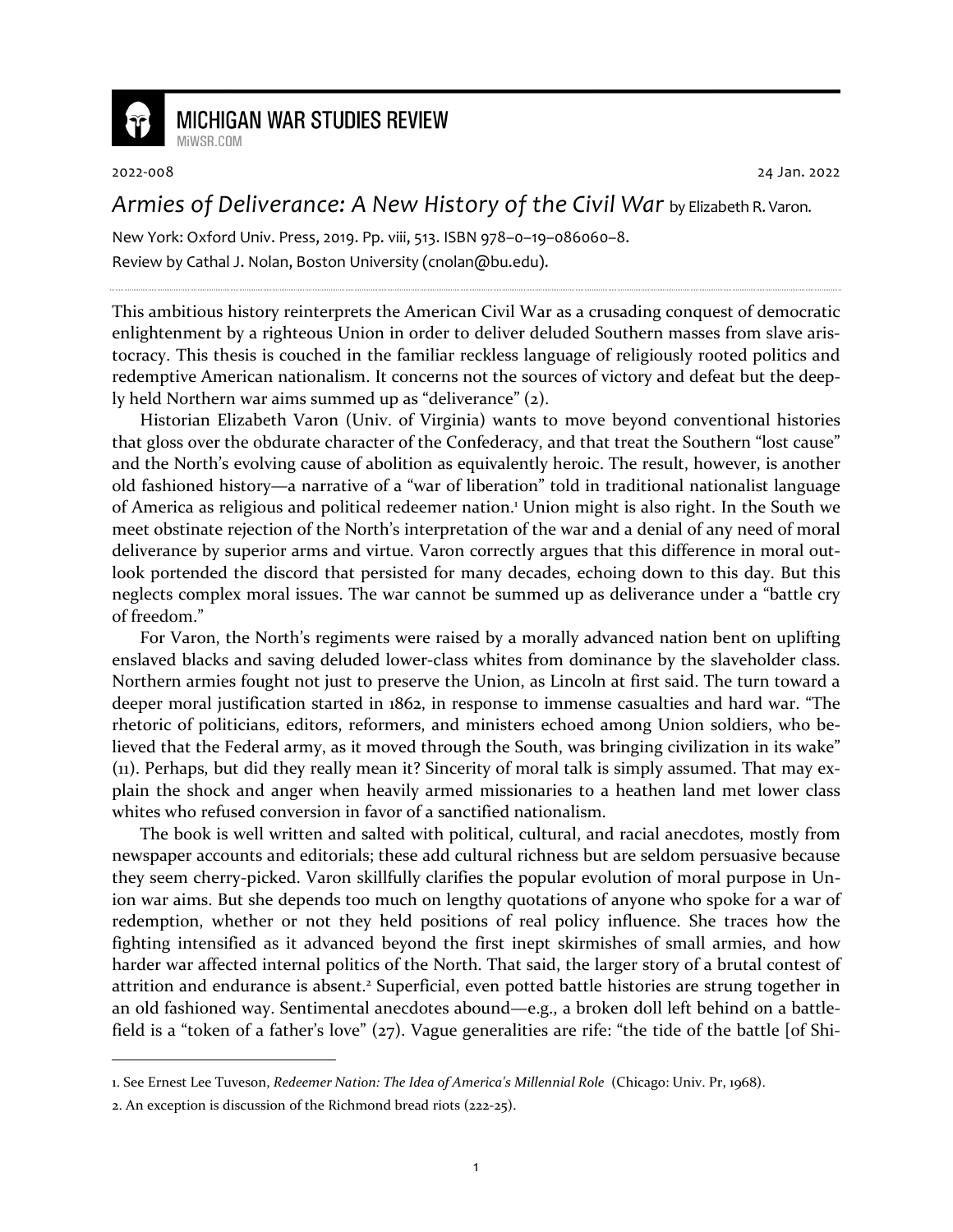loh] began to turn" when a bad decision left "a vacuum in the center." There followed "stiff resistance" and the advance "losing momentum" (58–60).

Missing are crucial operational or logistical details, replaced by religious-political shrouds of deliverance rhetoric. Exhaustion of the South by attrition is implied but not explicitly argued. This is disappointing in a study that purports to be a new history of the whole war. That would require a military accounting as well as analysis of moral/political debates in the North.

Lists of "decisive battles" determined solely by generals are laid out in short narrative strings. Beyond dates and names of generals and places, there is little detail or proper analysis of key campaigns like the terrible eighteen-month Vicksburg campaign that split the Confederacy and turned the strategic tide of the war. We hear of high casualties but not their effects on stunned contemporaries, which motivated both sides to see the war through to the bitter end. Nor do we learn of the erosion of Southern will by too many losses in too many bloody battles, none decisive in themselves, entailing months of trench warfare and a strangling blockade that prevented the Confederate States of America (CSA) from resisting beyond spring 1865. The narrative exaggerates the role of folly and foibles at the command level couched in far too many vignettes. Nor does Varon eschew overconfident tactical judgments, praising or condemning generals and their plans.<sup>3</sup> Such outdated bird's-eye views are tempered by quotations typical of Civil War histories: diaries and letters of the "common man" serving in the ranks.

The core of the book is its quotation of preachers and journalists to provide a sense of public opinion. This is interspersed with superficial myths of command genius, or the bickering, vanity, and incompetence of generals to explain victory or defeat in battles and the war as a whole. Some generals are better than others, and that is all that matters militarily. Missing are the hard realities of production and population, the resilience needed to endure casualties and keep fighting. Combat scenes are brief and mostly bloodless :

[Gen. Philip] Sheridan chased down [Gen. Jubal] Early and hit him again …, flanking and stampeding the reeling Confederates, whose casualties more than doubled those of the Federals .... Cedar Creek was a personal triumph for Sheridan, who rallied the Federals for a counterattack after a surprise attack by Early had broken them. Sheridan's conspicuous bravery pulled victory from the jaws of defeat. (361)

Where is the wider and longer bloody war of attrition that reshaped moral and political views on all sides?

The book comprises three parts of four chapters each. Part 1, "Loyalism," carries the story from First Bull Run to Fort Donelson, on to Shiloh, and then the Virginia campaign of 1862, closing with Antietam and perils of Union liberation of slaves and puzzlingly recalcitrant whites. At last, we confront the fact that rebel fighting men were deeply committed to the secessionist cause, so that assumptions about "deluded masses" start to fray.

Part 2, "Emancipation," concerns the Emancipation Proclamation, the liberation of Kentucky, and the first half of the Vicksburg campaign. The war in the West drifts into character sketches and anecdotes about Ulysses Grant and his opponents. Then we shift back east to the Battle of Fredericksburg, told as a clash of commanders rather than slogging armies. Gen. Burnside weeps over his new responsibilities. General Meade is alarmed. General Hooker attacks. General Longstreet defends. Union troops "melt away" under astonishing cannon and rifle fire. The routine

<sup>3.</sup> E.g., about Antietam; see 140-43.